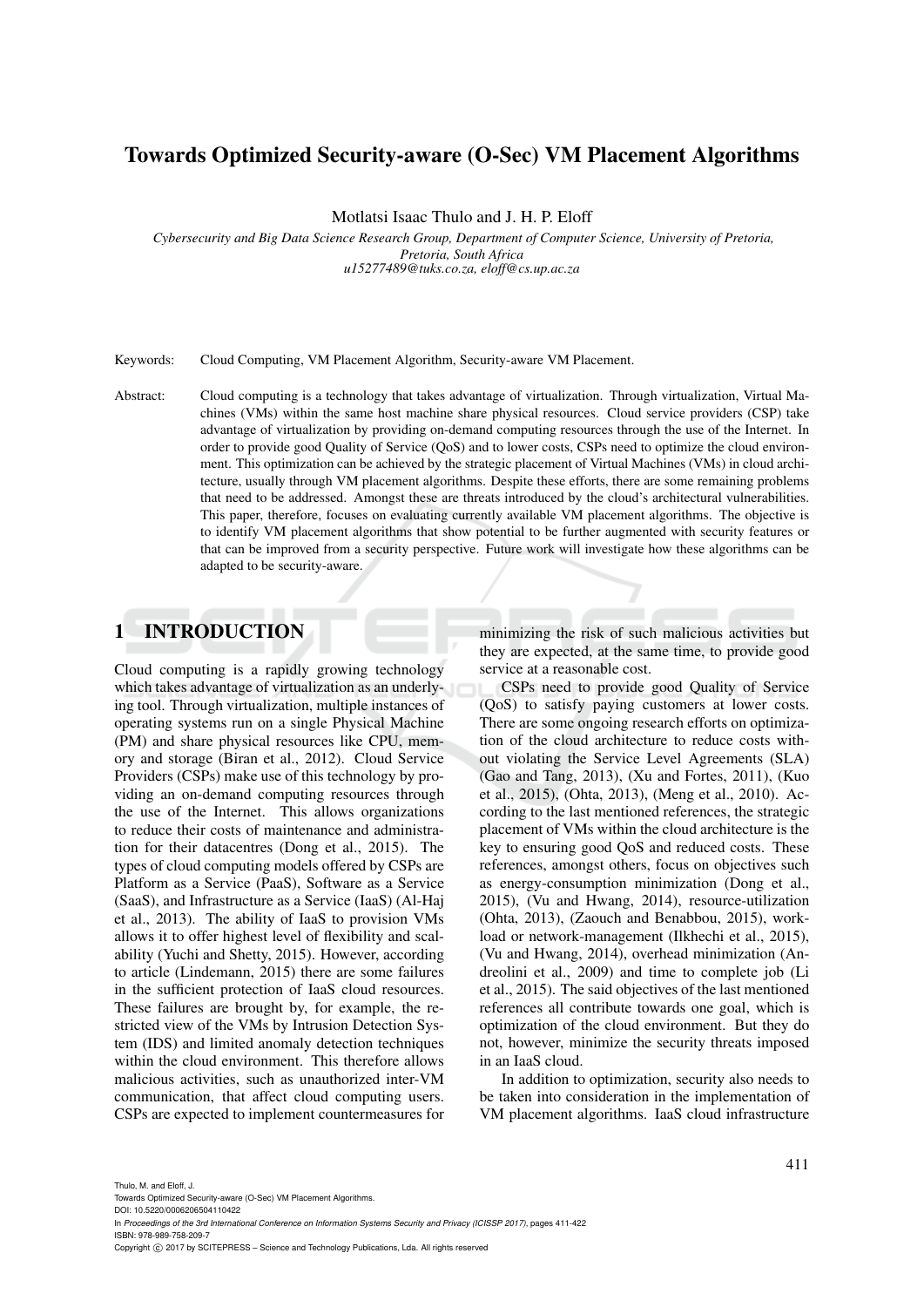has architectural vulnerabilities such as virtual machine escape (Venkata et al., 2004), and data breaches (Alani, 2014). These vulnerabilities in cloud infrastructure enable some cloud specific threats. These threats take advantage of the fact that VMs share physical resources (Afoulki et al., 2011). According to the article (Yuchi and Shetty, 2015), the compromised VMs within the cloud architecture use the shared resources as channels to disrupt, corrupt or spy on other VMs within the architecture. To address this, there are some ongoing security related research efforts in cloud computing. Amongst other security related efforts are those in articles (Li et al., 2012), (Yuchi and Shetty, 2015), (Afoulki et al., 2011), (Caron et al., 2013), (Al-Haj et al., 2013). The referenced articles incorporate security objectives for the strategic placement of VMs. Some of these, for example, focus on the creation of security groups for VMs based on the similarities of incoming traffic (Al-Haj et al., 2013). Most of the current work on addressing security objectives for IaaS cloud however ignore QoS and cost. It is therefore important to further conduct research into the notion of Optimized Securityaware VM placement algorithms (O-Sec VM Placement). This notion includes security, QoS as well as cost optimization objectives.

In this paper, currently available VM placement algorithms are studied. For each of the algorithms, QoS, cost and security objectives are evaluated. The next section discusses related work. Section 3 lists and discusses the most important currently available VM placement algorithms and then formulates the evaluation criteria. The criteria are used to evaluate the VM placement algorithms. Section 4 provides suggestions for future work.

# 2 BACKGROUND AND RELATED WORK

#### 2.1 VM Placement Algorithm

The concept of VM placement algorithms originates from the consolidation of Operating Systems (OSs) within the same PM to avoid application compatibility issues (Bobroff et al., 2007). This consolidation of OSs within the same PM also increases the utilization of resources to lower running costs. In around 2007, researchers found the need to use algorithms to automatically consolidate these OSs (or VMs in this papers context) and allow dynamic placement into multiple PMs (Bobroff et al., 2007), (Kochut and Beaty, 2007). This concept is adopted by cloud computing

and the VM placement algorithms are used to strategically allocate VMs to available PMs. The strategic placement of VMs is based on client requirements and aims to achieve particular objectives (Meng et al., 2010), (Ohta, 2013), (Xu and Fortes, 2011), (Lin et al., 2011). Amongst other objectives are energy consumption minimization (Lin et al., 2011),(Yang et al., 2012), load balancing (Zaouch and Benabbou, 2015), (Andreolini et al., 2009), traffic cost minimization (Biran et al., 2012), (Meng et al., 2010), (Vu and Hwang, 2014) and security-aware placement (Afoulki et al., 2011), (Al-Haj et al., 2013), (Caron et al., 2013).

In consideration of the optimization objectives deliberated in the currently available VM placement algorithms and also taking into consideration the objectives of this paper, it is important to categorize the placement algorithms into three broad categories. The following categories will be used in the remainder of this discussion: 1) VM placement algorithms that focus on optimizing QoS, 2) VM placement algorithms that focus on cost reduction, and 3) VM placement algorithms that focus on security-aware placement. The next subsections will discuss the three categories, with examples of the VM placement algorithms from the most cited papers for each category. Due to space constraints in the paper, only the first subsection that discusses the first category includes activity diagrams for the discussed VM placement.

## 2.2 VM Placement Algorithms Focusing on QoS

The main aim of strategic placement of VMs within the cloud architecture is to utilize the physical resource usage without violating SLA. According to studies (Biran et al., 2012), (Zaouch and Benabbou, 2015), (Xu and Fortes, 2011) this strategic placement of VMs strives to avoid performance degradation which can be caused by shared resources in the cloud. Some authors, (Zaouch and Benabbou, 2015), focus on the even distribution of VMs across the cloud architecture to utilize resources and therefore provide good QoS. Xu and Fortes (Xu and Fortes, 2011) on the other hand, strive to avoid performance degradations that are caused by heat imbalances in cloud architectures.

Among the mostly cited studies is (Biran et al., 2012), whereby the authors focus on complex but effective VM placement algorithms. This study focuses on both the physical resource and network constraints. It aims at implementing the VM placement algorithm that is capable of absorbing the varying traffic demands in cloud networks. The quadratic na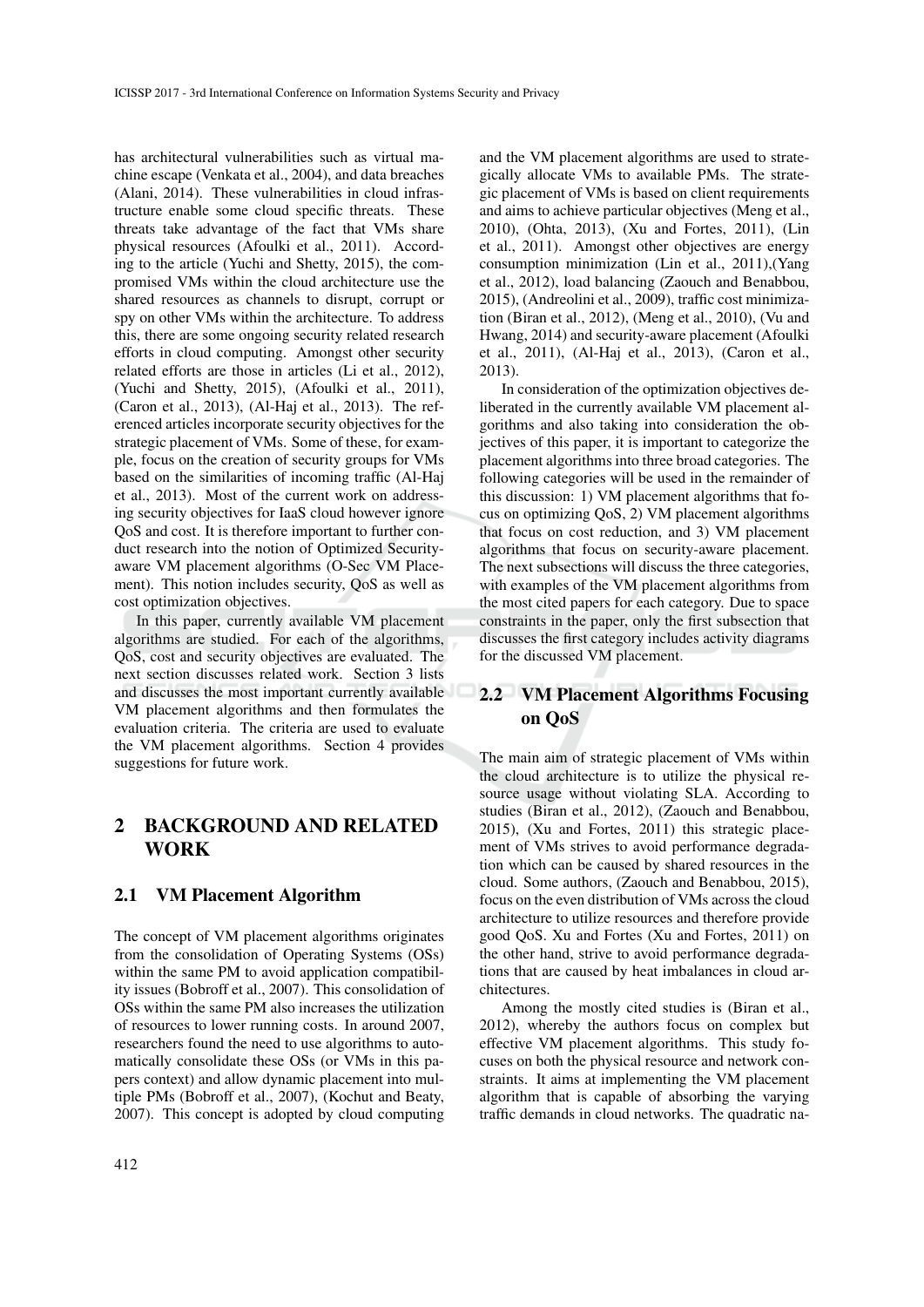ture of the proposed solutions brought by pairs of communicating VMs, and the involvement of multiple constraints, makes the implementation NP-Hard and complex. The authors therefore propose heuristic algorithms to solve the problem. These algorithms, as shown in Figure 1, first cluster VMs into Connected Components (CCs) where a connected component represent a number of VMs communicating to each other. They then iteratively place the CCs on different levels of a tree network starting at the root followed by the next levels of the tree, denoted by nextLevel in Figure 1. If the nextLevel is the lowest level of the tree then individual VMs are placed on PMs, otherwise CCs are placed on switches, called Virtual Hosts (VHs). If the aggregated resource requirements of a  $CC_d$  ( for  $d = 1$  to n) exceed the aggregated capacities of  $VH_z$  (for  $z = 1$  to m), the  $CC_d$ is split among the subtrees of the root. The iterative placement of CCs on VHs result in communicating VMs being placed into PMs that are in close proximity to each other. This minimises the total traffic costs within the architecture. The aggregated multiple VM placement algorithms which originates from the work by (Biran et al., 2012) are interpreted by authors of this paper using one single activity diagram as shown in Figure 1.



Figure 1: MCRVMP.

The problem with their solution (Biran et al., 2012) is that it works only with small to medium sized cloud architectures. In summary, the salient key points of this algorithm, from the perspective of the study in hand, are its two properties: 1) The algorithms is recursive, that is, it exploits the depth of the tree network structure by solving the placement of CCs or VMs on one level of the tree at the time. 2) The algorithm adopts a two-phase approach, it firstly places the CCs on the network and secondly expands the CCs to place the actual VMs on the PMs. The two properties together help the algorithm to place those VMs with high communication cost between them in the same PM or atleast in those that are in close proximity to each other. This reduces the overall traffic cost within the network structure and therefore minimises possibility of traffic bursts.

The other similar and mostly cited paper is (Meng et al., 2010), also focusing on consumption of network resources. The proposed VM placement algorithms in the last mentioned article also strive to place the pairs of communicating VMs close to each other to reduce traffic costs and time to complete job. Vu et al. (Vu and Hwang, 2014) also focus on consumption of network resources, but they also include energy consumption minimization as an additional optimization objective. These studies collectively consider the concept of connected components (CCs) that share data (data in-transit). They however, do not focus on the security risks of that data, which are important in the virtualized environment where resources are shared. Security risks that are not implemented in these cited papers (Biran et al., 2012), (Meng et al., 2010), (Vu and Hwang, 2014) include, amongst others the following:

- Communications within the cloud architecture use shared network resources. This means that VMs belonging to malicious users can intercept communication between sibling VMs. This can be achieved by either sniffing or spoofing IP addresses to redirect packets (Wu et al., 2010). Sniffing, on one hand, is possible if the virtual network is configured in bridge mode where a virtual bridge acts as hub and broadcasts communication. Spoofing, on the other hand, is possible if virtual network is configured in route mode and a virtual switch is used to direct packets to specific virtual interfaces.
- In clustered CCs, some communicating VMs reside in either the same PM or those in close proximity to each other. This makes it easier to identify and target a cluster of VMs that are close to each other as opposed to identifying communicating VMs that are in different locations. The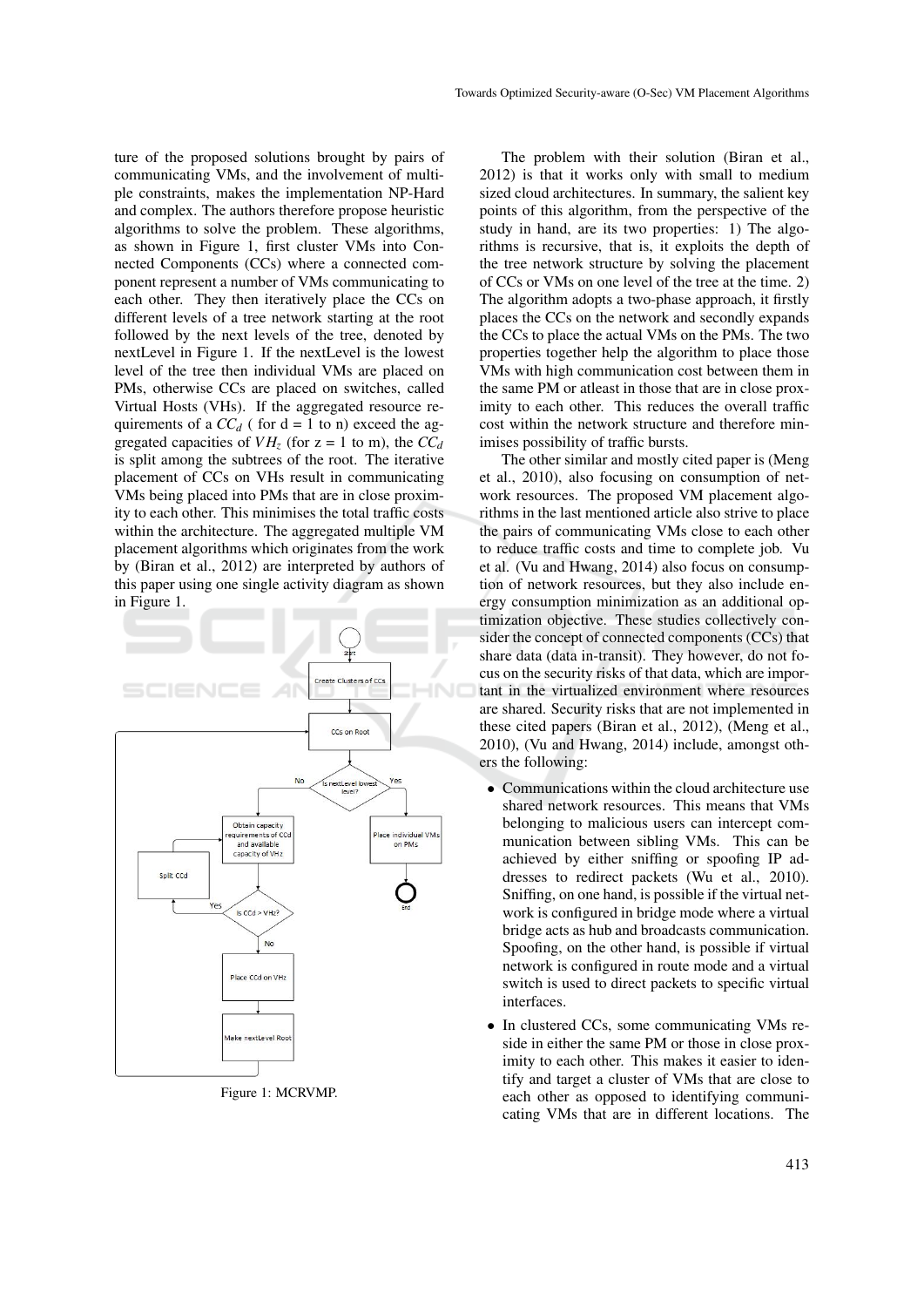denial-of-services, which compromises availability of VMs, is simple in this case as there are fewer PMs to target.

### 2.3 VM Placement Focusing on Cost

Virtualization in cloud computing enables consolidation of VMs within the PMs and reduces the costs of having to buy servers for every application. In addition to this, the strategic placement of VMs within the cloud architecture also contributes to the reduction of incurring running costs (Kochut and Beaty, 2007). CSPs take advantage of these strategies and place VMs in the cloud architecture such that the least number of PMs is powered on to reduce energy costs(Yang et al., 2012).

Among the literature studied, the article (Yang et al., 2012) is one of the most cited that focuses on energy consumption minimization to save costs. The VM placement algorithm proposed in the article (Yang et al., 2012) considers both workload characteristics and energy consumption. It is modelled using modified bin packing problem, where PMs are bins and VMs are items. The items are further categorized into red and green items for data-intensive and CPUintensive VMs respectively. To save energy, the algorithm consolidates both red and green items into the same bins of capacity 1. To achieve this, it first places red items in red bins of capacity C and then the green items into green bins of capacity (1- C). It then combines the red and green items and places them into the first bin of capacity 1. If there is a need for migrations, the VM placement algorithm allows migrations of only the green items (CPU-intensive VMs). This strives to avoid performance degradation which results from migrating data-intensive VMs away from the PMs that contain their images. The data-intensive VMs lose their performance up to 40 percent if they are migrated away from those PMs that contain their images.

In summary, the prominent point of the proposed VM placement algorithm (Yang et al., 2012), based on the perspective of the paper in hand, is that performance might be compromised if consolidation of VMs to reduce energy consumption does not consider placement of VMs based on their workload characteristics. The VM placement algorithm discussed does not only save the costs but also strives to maintain the performance of the cloud environment even after any migrations. It however, does not take into account some security risks that are introduced by consolidation of VMs into the same VMs. Some potential security risks that can be imposed by this kind of VM placement, amongst others, are the following:

- Consolidation of VMs may result in adversary users sharing the same PM. This brings higher risks of inter-VM attacks such as Denial of Service (DOS) attacks. The malicious user who owns one of the VMs consolidated within a PM can willingly take all resources of the host and deny access to other co-located VMs (Wu et al., 2010).
- Although virtualization provides isolation between VMs, there are vulnerabilities exposed by narrow interfaces in the hypervisor which might result in possible fault leakages between VMs consolidated within the same PM (Soltesz et al., 2007).

## 2.4 VM Placement Algorithm Focusing on Security

Security in the cloud environment is a major concern, more especially in IaaS cloud architecture. This is due to the fact that IaaS supports multi-tenant services where users share physical resources leading to potential inter-VM attacks (Caron et al., 2013). There are some on-going research efforts which strive to minimize these cloud specific attacks using strategic placement of VMs.

In the article (Afoulki et al., 2011), authors propose one of the first and most cited VM placement algorithm that considers security as an objective. This security-aware VM placement algorithm makes use of adversary lists submitted by clients to create incompatibility groups. The idea is to place VMs in such a way that no adversary users share the same physical resources. Upon request for a new VM, the VM placement algorithm checks the available PMs for VMs belonging to adversary users. If such VMs are available, the algorithm checks if it is possible to either suspend or migrate those VMs. The suspension of running VMs depends on the priorities of both the running and the newly requested VM. If both suspensions and migrations are not possible, the algorithm checks if the new VM can be scheduled for later placement, otherwise the VM request is rejected. In cases where either preemptions or migrations are possible, the placement algorithm further checks if the new VM requirements fit the resource capacities of the available PM. If the requirements fit resource capacities, the VM request is accepted and scheduled to run immediately. In summary, the salient points of the discussed VM placement algorithm (Afoulki et al., 2011), based on the perspective of the paper in hand, are: 1) the consideration of adversary users and creating of incompatibility groups in the placement of VMs and, 2) the suspension and/or migration of running VMs, which are based on the priorities as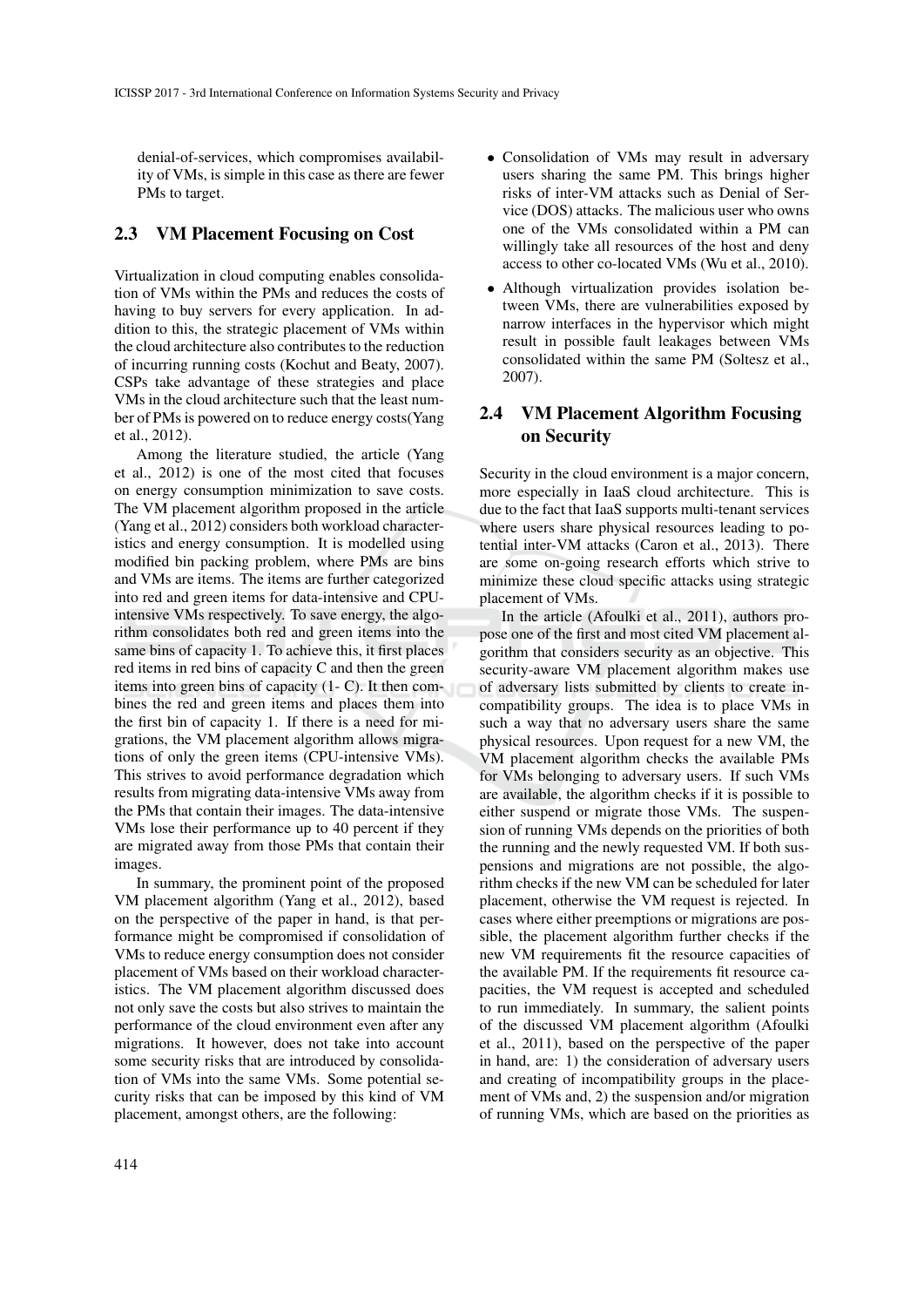compared to new VM request, if there is there is no available PM that suits the requirements of the new VM request.

Some other closely related papers (Al-Haj et al., 2013), (Caron et al., 2013) propose VM placement algorithms that allow users to choose the security levels they require. The VM placement algorithms in this case take user requirements as inputs and provide VM placement accordingly. Yuchi and Shetty (Yuchi and Shetty, 2015) also propose a VM placement algorithm that separates VMs according to their vulnerability status. These research efforts minimize the malicious attacks that are specific to the cloud environment using strategic placement of VMs. The discussed research efforts however, focus solely on security-aware placement of VMs and ignore the QoS and cost optimization objectives. An important security feature that can further be augmented to improve the security-aware VM placement algorithms (Afoulki et al., 2011), (Yuchi and Shetty, 2015), (Al-Haj et al., 2013), (Caron et al., 2013) discussed in this subsection is:

• The use of databases (National Vulnerability Database) of known vulnerabilities to test survivability status of the PMs. In this case, the survivability status of the PMs will periodically be checked instead of checking only when there is a request for new VM as proposed in (Yuchi and Shetty, 2015). If the survivability drops for any PM, there should be an alert that triggers the migration of critical VMs to more secure PMs. This will ensure the availability of the critical VMs which if compromised, can cause massive harm to the users.

In summary, this paper categorizes the VM placement algorithms into three: VM placement algorithms that focus on QoS; VM placement algorithm that focus on cost; and VM placement algorithms that focus on security. The first two categories ensure optimal service delivery at reduced costs. Their strategic placement however imposes some security risks which can lead to cloud specific attacks. It is therefore necessary to enhance the security features to minimize these risks. The third category considers security as its major objectives, but with possibilities to be further improved. The next sections discuss and evaluate VM placement algorithms to find the one that qualifies to further be enhanced with security features or improved from a security point of view.

## 3 VM PLACEMENT ALGORITHMS EVALUATION

This section introduces the VM placement algorithms that are evaluated in this paper. The algorithms and their brief descriptions are presented in tabular format as shown in Table 3 in the Appendix. The next subsections will present the evalution criteria and the obtained results after evaluation.

### 3.1 Evaluation Criteria

The idea is to evaluate the currently implemented VM placement algorithms to identify the algorithm that qualifies to be used in implementation of O-Sec VM Placement algorithm. This is achieved by studying the currently developed VM placement algorithms and evaluating the reflected optimization objectives for every algorithm. The overall evaluation of the VM placement algorithm depends on the scaling of the objectives for every VM placement algorithm.

## 3.2 Selection of VM Placement Algorithms

To achieve the goal of this paper, a number of publications that focus on VM placement algorithms are chosen among the many that are currently implemented. These publications are found in different websites and online databases through the use of the internet. Only those articles published by ACM, IEEE, Springer, Elsevier, Tailor and Francis, and Science Direct were considered. The number of publications is reduced by eliminating those that are not relevant and/or of no interest to the authors of this article. These are selected through abstract reading of all publications. A thorough studying of the remaining publications narrows the final selection to only ten publications. These are the publications which focus on VM placement algorithms evaluated in this paper.

## 3.3 Step-by-step Evaluation of the Algorithms

1. Identify the optimization objectives required for the O-Sec VM placement algorithm.

2. Rate the objectives according to their importance, using constant values 1 to 4 which represent the importance of the objective.

- 4 = *critical importance*,
- 3 = *very important*,
- 2 = *important*,*and*
- 1 = *necessary*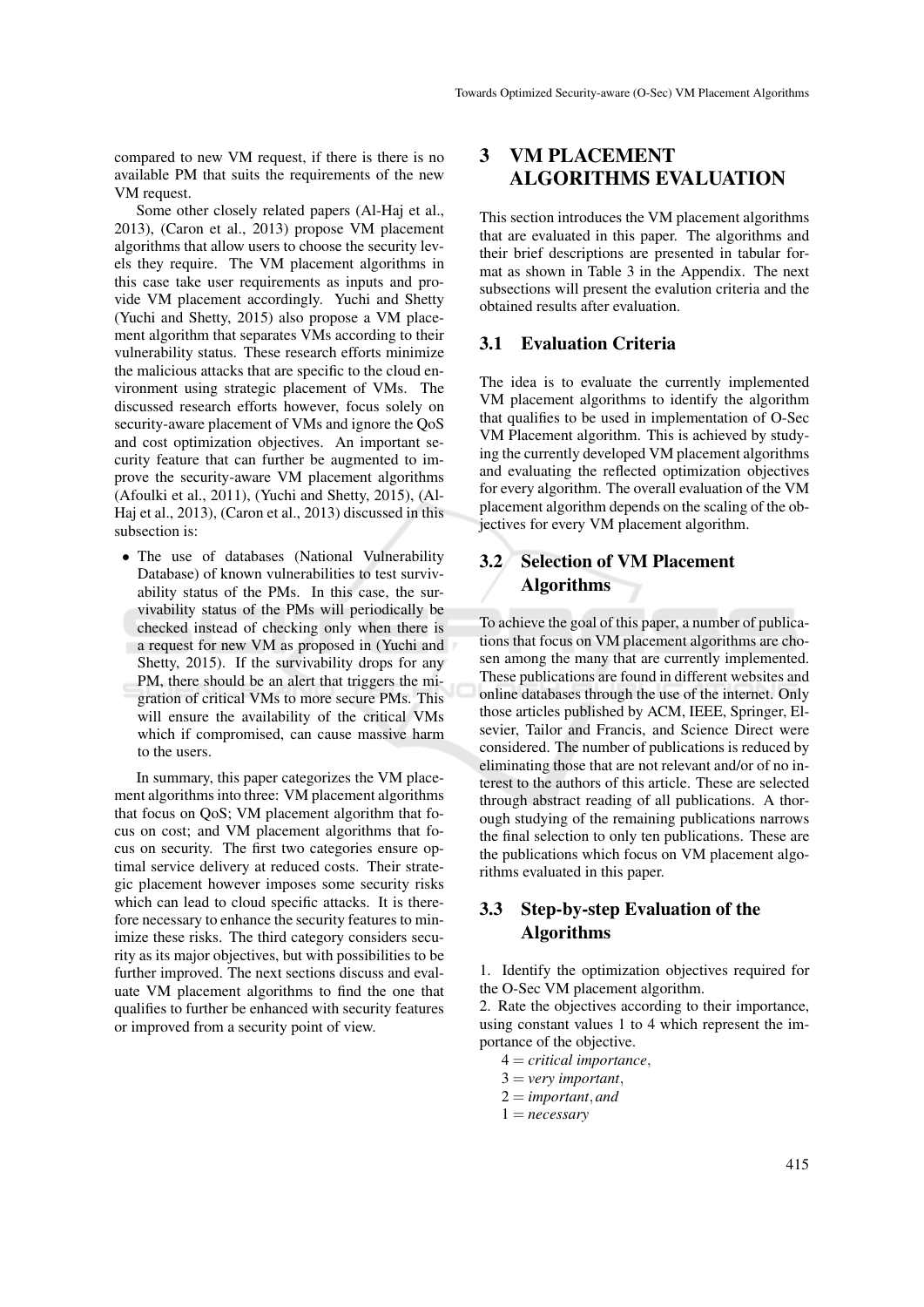3. Identify the VM placement algorithms, state their merits, and then evaluate the objectives for every algorithm using the scale below:

2 = *objective exists fully*, 1 = *objective partially exist*,*and* 0 = *does not exist*

4. Use the formula to score each VM placement algorithm to find those that qualify to be modified in the implementation of O-Sec VM placement algorithm.

## 3.4 VM Placement Algorithms Evaluation

#### Step 1: Identifying Optimization Objectives for O-Sec VM Placement Algorithm

For the VM placement algorithm to qualify for the final selection, certain optimization and security objectives need to be taken into consideration. The identification of these objectives depends on their importance, taken from the previous studies (Suseela, 2013), (Vu and Hwang, 2014), (Andreolini et al., 2009), (Shneiderman, 1984), (Biran et al., 2012), (Caron et al., 2013). Next are the optimization and security objectives and motivation on why they are chosen among the rest.

- Elasticity: PMs within the cloud architecture have limited amount of physical resources (Suseela, 2013). With the increasing workloads within the VMs, which are hosted in PMs, there are chances of resource demands exceeding the limit. In such cases, there is a need to migrate some VMs with higher demands to other PMs that can accommodate the workload (Andreolini et al., 2009). It is therefore critically important to take migrations into consideration to allow changes in workloads.
- Energy Consumption: The rapid increase of energy consumption in cloud architectures is influenced by the increasing demand for cloud computing resources. Energy consumption is a contributing factor to cost in the cloud, this means high energy consumption results in high management costs. According to (Vu and Hwang, 2014), energy consumption in clouds is a worldwide concern. There are therefore some on-going research efforts that concentrate on trying to find different ways to save energy. It is therefore extremely important to include it in this study too.
- Response Time: In order to provide good QoS, time to complete job is an essential tool. The unexpected delays in computing frustrates users

(Shneiderman, 1984). In the same manner for cloud computing services we require services that take the least time to complete. The response time in this regard is the time taken by an algorithm to place the VM into its host. Although it is not a critical objective, but it is necessary in cloud computing.

- VM Communication: Modern data-centers experience some dynamic traffic change due to the adoption of dynamic multi-path routing schemas and varying peak times (Biran et al., 2012). This means excessive change in traffic can result in traffic bursts. It is therefore important to consider the communication between VMs and ways to minimize these traffic bursts.
- Reduced SLA Violations: Normally in cloud computing, the clients submits the computing requirements known as SLA (Caron et al., 2013). For every provisioning of the cloud resources, these SLAs need to be taken into consideration not to be violated. It is therefore equally important to consider it in the new implementation as it also helps provision some cloud resources.
- Security-aware Optimization: In addition to these optimization objectives is the security-aware VM placement, which is the main objective of the study. The importance of this objective is to minimize some security risks within the cloud environment. This includes, but is not limited to, cloud specific attacks such as inter-VM attacks.

There are some other optimization objectives that are not considered in this paper even though they are also important, these are: resource utilization, overheads minimization, heterogeneity of data-centres, and clustering of VMs.

#### Step 2: Rating of the Optimization Objectives for O-Sec VM Placement Algorithm

The rating of the optimization objectives based on their importance are presented in tabular format shown in Table 1.

#### Step 3: Evaluation of the Optimization Objectives of each VM Placement Algorithm

The next step after rating the required objectives for the O-Sec VM placement algorithm is to evaluate the objectives considered in the implementation of the currently available VM placement algorithms. The currently implemented VM placement algorithms, their merits and the optimization objectives evaluation are presented in Table 4 in the Appendix.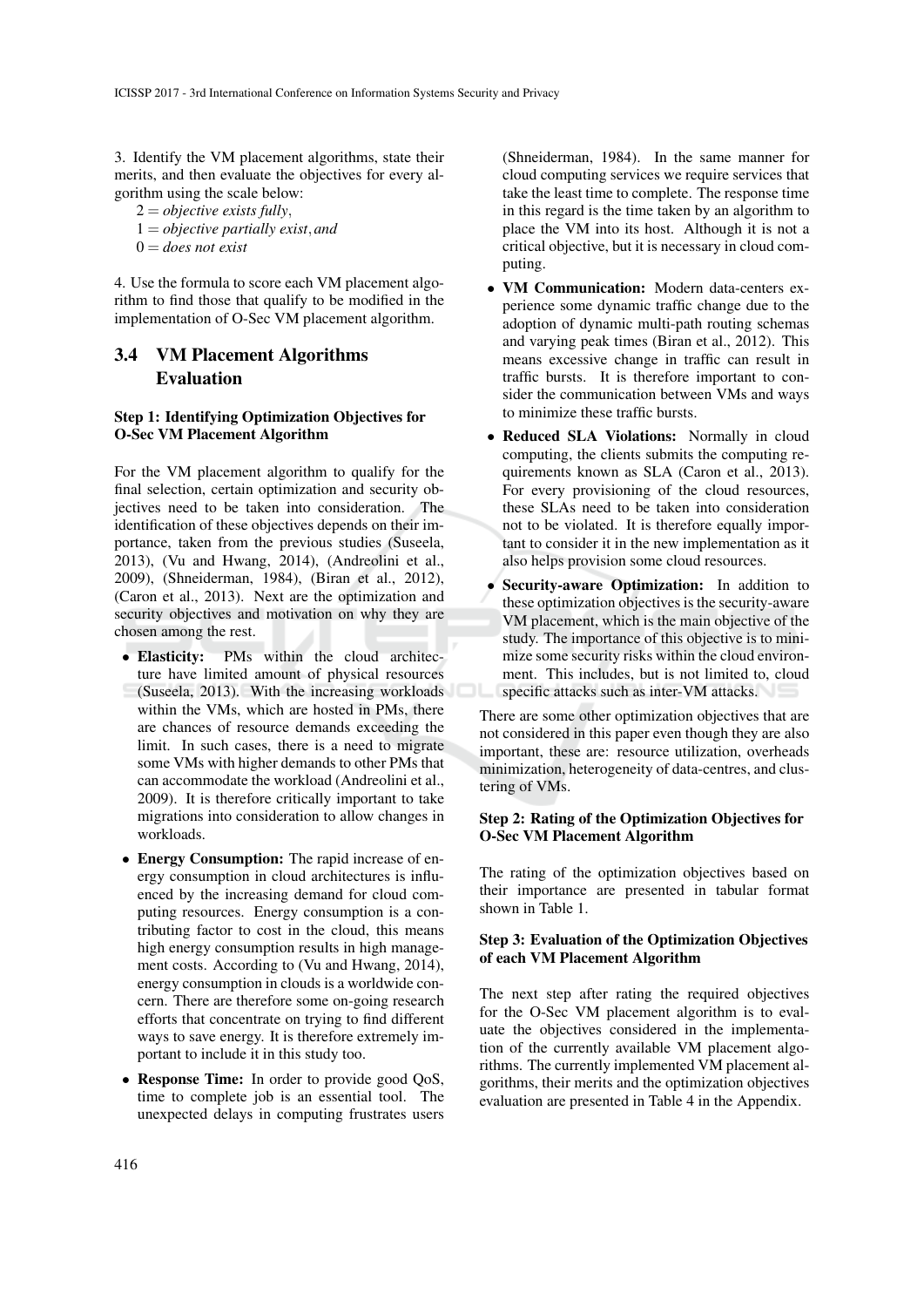| Objectives              | Ratings        |
|-------------------------|----------------|
| Elasticity              |                |
| Response time           | 2              |
| Power Consumption       |                |
| Reduced SLA Violations  | 3              |
| <b>VM</b> Communication | $\mathfrak{D}$ |
| Security                |                |

Table 1: Objectives Rating Table.

#### Step 4: Scoring VM Placement Algorithms for Final Selection

The final selection process is based on a process introduced in (Eloff, 1983). In this process, a formula is used to calculate the percentage score in order to find the VM placement algorithm that best fit the evaluation criteria. The formula is simplified before usage to suit the research efforts of the paper in hand.

#### 3.4.1 Deriving the Formula

In order to calculate the required optimization objectives percentage, the equation below can be used:

$$
O_j = \frac{ObjectiveEvaluation}{TotalObjectiveRating} \times 100 \qquad (1)
$$

$$
O_j = \frac{\sum_{i=1}^{N} x_i k_i}{\sum_{i=1}^{N} x_i (TOT)} \times 100 \qquad (2)
$$

Where,  $x_i$  is the evaluation factor allocated to the presence of the objective,  $k_i$  is the importance rating of each objective,  $x_i(TOT)$  is the evaluation factor allocated to the presence of the objective in an ideal situation,  $k_{i(TOT)}$  is the importance rating for an ideal situation, and *N* is total number of objectives used for evaluation.

For an ideal VM placement  $x_i(TOT) = 2$  for all placement algorithms. This makes,

$$
O_j = \frac{\sum_{i=1}^{N} x_i k_i}{2\sum_{i=1}^{N} k_i (TOT)} \times 100
$$
 (3)

And therefore,

$$
O_j = 50 \frac{\sum_{i=1}^{N} x_i k_i}{\sum_{i=1}^{N} k_i(\text{TOT})}
$$
(4)

In this paper,  $k_{i(TOT)}$  is a constant as the importance of the objectives is known (objectives already rated).

The value for  $k_{i(TOT)} = 18$ , and  $N = 6$ , therefore,

$$
O_j = 0.46 \sum_{i=1}^{N} x_i k_i
$$
 (5)

For all,

 $1 \leq j \leq M$ 

Where *M* is total number of evaluated placement algorithms

#### 3.4.2 Using the Derived Formula

Using the derived formula, we calculate the objectives percentage for each of the studied VM placement algorithms. The algorithm that has the highest percentage is assumed to be the one that considers the most important objectives according to our scaling. After the calculations, it is found that the best placement algorithm to be modified in order to implement the O-Sec placement algorithms is the Traffic and Power-aware VM Placement (TPVMP). The percentage score of all the algorithms evaluated are shown in Table 2.

Table 2: VM Placement Algorithms Scores.

| <b>VM Placement Algorithm</b>                             | Score |
|-----------------------------------------------------------|-------|
| <b>RFFA</b>                                               | 7.36  |
| VM Placement Algorithm<br>to<br>Minimize PM Count         | 9.2   |
| <b>Dynamic Load Management</b>                            | 3.68  |
| <b>MCRVMP</b>                                             | 3.68  |
| SEP-Pack and Dynamic Algo-<br>rithm                       | 8.28  |
| <b>TPVMP</b>                                              | 11.04 |
| Migration Based VM Placement<br>and Direct Placement      | 5.52  |
| A security-aware Scheduler                                | 6.9   |
| Modified k-means Clustering in<br><b>VM Placement</b>     | 5.52  |
| Security Metrics Security-aware<br>VM Placement Algorithm | 3.68  |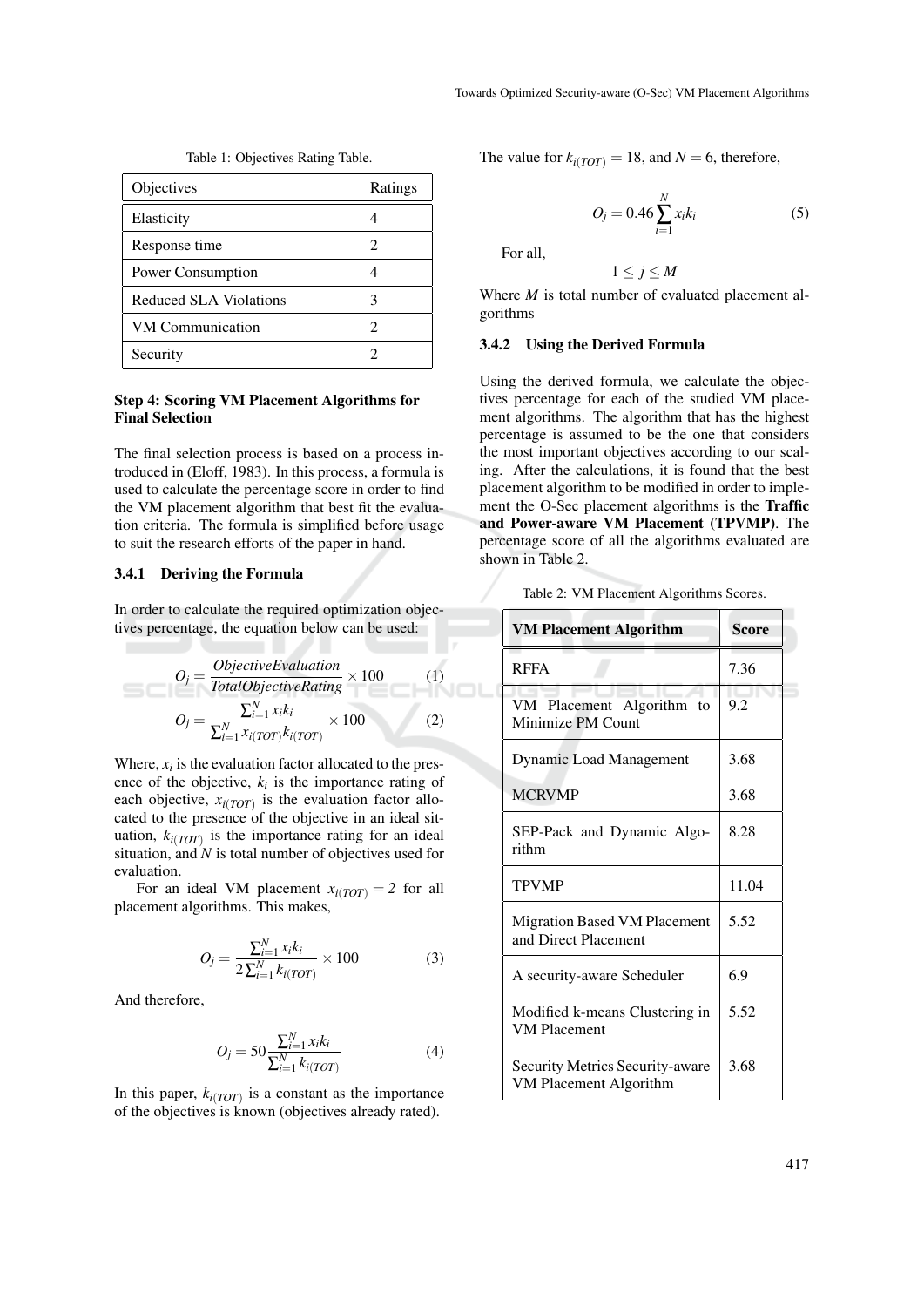# 4 TPVMP AS A CANDIDATE TO BE CONSIDERED FOR O-SEC VM PLACEMENT

The results obtained from the evaluation criteria in this paper show that TPVMP qualifies to be a VM placement algorithm with potential to be further augmented with security features. The implementation of TPVMP discussed in article (Vu and Hwang, 2014) focuses on the following objectives: VM communication , energy consumption, and elasticity. Taking into consideration the VM communication objective, the algorithm strives to reduce the total traffic costs within the cloud networks by placing communicating VMs into clusters. These clusters are then placed in those PMs that are close by to each other. It is envisaged that this VM communication objective of TPVMP algorithm can be expanded and employed to possibly include the following security objectives:

- Initial placement of VMs using TPVMP on virtual PMs, and then rearrangement of these VMs based on user security requirements and the co-located VMs. This must not violate the maximum distance between communicating VMs considered in original TPVMP. This requires submission of user security requirements which state the security levels required using metrics as proposed in (Caron et al., 2013). In addition to this, users need also to submit adversary user lists in order to create incompatibility groups. These groups will help minimize planned security attacks brought by adversary users owning the VMs located in the same PM.
- The use of a virtual switch within the hypervisors which allows creation of vNets can help isolate user traffic. This concept is discussed by Alfoulki et al. (Afoulki et al., 2011) and ensures that the traffic generated by cloud users cannot be seen by other unauthorized cloud users. This reduces the probability of interception and therefore strives to maintain the confidentiality, integrity and sometimes availability of user data that is in transit.

The other objective of focus in TPVMP is energy consumption. The algorithm addresses this objective by consolidating VM into high capacity servers and switching of as many low capacity servers as possible. This objective goes hand-in-hand with the third objective of focus in the implementation of TPVMP. The third objective, Elasticity and/or migrations, considered in this VM placement algorithm build towards the consolidation of VMs to save energy. For future implementation, these objectives conceive as a possibility that they can also be extended to include the following security objectives:

- Consolidate the VMs within the high capacity PMs taking into consideration the security level requirements of the users, incompatibility lists, and the maximum allowed distance between the communicating VMs.
- For a new VM request, there are possibilities of having PMs that meet user security requirements containing adversary users. In such cases, migrations and/or suspension of already running VMs should be taken into consideration. The suspension of the VMs, on one hand, should depend on the priority of the new VM compared to the already running VMs (Afoulki et al., 2011). The migrations, on the other hand, should not violate the maximum length constraint of the communicating VMs considered in original TPVMP.

There are other possible security features that can further extend the TPVMP but not specific to the objectives of focus in TPVMP. The possible novice improvement to TPVMP that can enhance security to the placement of VMs is as follows:

The VM placement algorithm will first categorize VMs into two: critical and non-critical VMs. The examples of critical VMs are back-end databases that store sensitive data, and those of non-critical VM are application engines. The critical VMs will be consolidated into the same PMs with a constraint that: no two communicating critical VMs share the same PM. The other non-critical VMs will be consolidated on the other remaining PMs. The placement of both critical and non-critical VMs, however, needs to ensure that the distance constraint between communicating VMs considered in original TPVMP is not violated. Again the VM placement needs to ensure that the least number of PMs is used in order to minimize energy consumption. To ensure the availability of the critical VMs, PMs containing the critical VMs will continuously be monitored. An attempt to initiate communication between any of these critical VMs in the same PM will be marked as a security threat. The initiating VM will therefore be migrated to a different PM to disallow the possible unauthorized communication. This proposed security-aware placement strives to avoid inter-VM attacks through shared network channels within the hypervisor. It further ensures the availability of the critical VMs through strategic placement.

### 5 CONCLUSION

In this paper, authors have developed an evaluation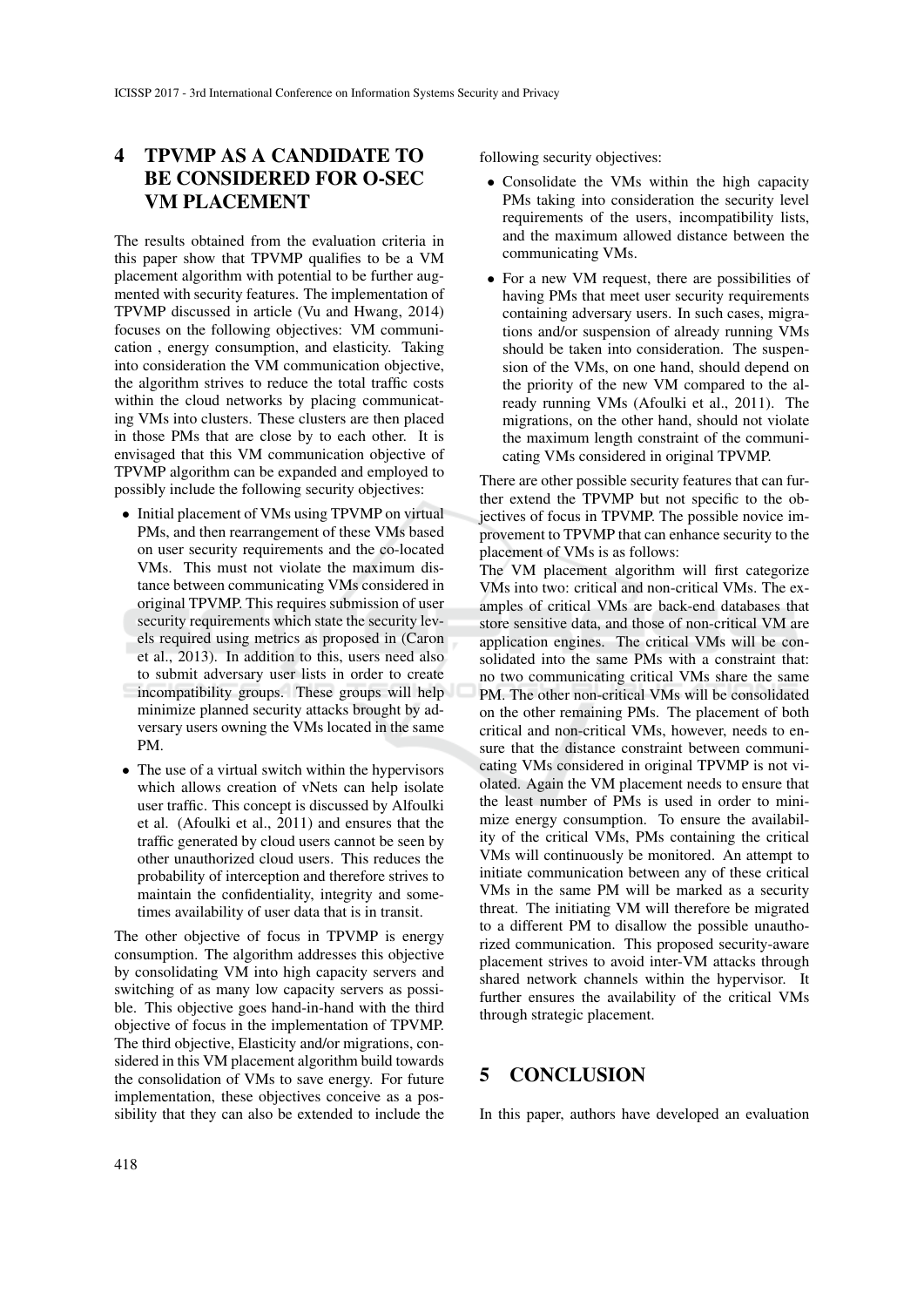method to compare the optimization objectives reflected in the different VM placement algorithms. This evaluation method uses an equation which scores the different optimization objectives based on their importance rating. According to the evaluation method, the VM placement algorithm which scores the highest is assumed to have the most important optimization objectives. The idea is to further expand such an algorithm to include security-aware objectives in order to achieve an Optimized Security-aware (O-Sec) VM placement algorithm.

To achieve their goal, the authors of this paper have categorized VM placement algorithms into three. These categories are based on what the algorithms aim to accomplish; cost reduction, good QoS and security. The authors further discuss how the VM placement algorithms for each category can further be adapted or modified to accomplish the notion of O-Sec VM placement algorithm. The optimization objectives reflected in these VM placement algorithms help to identify and rate the objectives suitable for the evaluation criteria. After the evaluation process, the Traffic and Power-aware VM Placement algorithm (TPVMP) is found as a potential candidate to further be augmented with security features.

For future envision, the authors propose the possible extension to the TPVMP to include some security features. This extension takes into consideration the optimization objectives of TPVMP, which are; energy consumption, VM communication and elasticity. In addition to these, the proposed implementation will strive to place critical and non-critical VMs separately with the provision to detect potential attacks to the VMs. Whenever there is an alert for potential attacks, migrations will be used to neutralize the situation. The proposed VM placement algorithm aims to ensure the availability of the critical VMs through strategic placement.

## ACKNOWLEDGEMENTS

We would like to thank Moseme Anna Thulo, who is a sister to the first author, for helping in editing the article in hand.

### **REFERENCES**

- Afoulki, Z., Bousquet, A., and Rouzaud-Cornabas, J. (2011). A security-aware scheduler for virtual machines on IaaS clouds. *Report 2011*.
- Al-Haj, S., Al-Shaer, E., and Ramasamy, H. V. (2013). Security-aware resource allocation in clouds. In

*Services Computing (SCC), 2013 IEEE International Conference on*, pages 400–407. IEEE.

- Alani, M. M. (2014). Securing the cloud: Threats, attacks and mitigation techniques. *Journal of Advanced Computer Science & Technology*, 3(2):202.
- Andreolini, M., Casolari, S., Colajanni, M., and Messori, M. (2009). Dynamic load management of virtual machines in cloud architectures. In *International Conference on Cloud Computing*, pages 201–214. Springer.
- Biran, O., Corradi, A., Fanelli, M., Foschini, L., Nus, A., Raz, D., and Silvera, E. (2012). A stable networkaware VM placement for cloud systems. In *Proceedings of the 2012 12th IEEE/ACM International Symposium on Cluster, Cloud and Grid Computing (ccgrid 2012)*, pages 498–506. IEEE Computer Society.
- Bobroff, N., Kochut, A., and Beaty, K. (2007). Dynamic placement of virtual machines for managing SLA violations. In *2007 10th IFIP/IEEE International Symposium on Integrated Network Management*, pages 119– 128. IEEE.
- Caron, E., Le, A. D., Lefray, A., and Toinard, C. (2013). Definition of security metrics for the cloud computing and security-aware virtual machine placement algorithms. In *Cyber-Enabled Distributed Computing and Knowledge Discovery (CyberC), 2013 International Conference on*, pages 125–131. IEEE.
- Chowdhury, M. R., Mahmud, M. R., and Rahman, R. M. (2015). Implementation and performance analysis of various vm placement strategies in cloudsim. *Journal of Cloud Computing*, 4(1):1.
- Dong, Z., Liu, N., and Rojas-Cessa, R. (2015). Greedy scheduling of tasks with time constraints for energyefficient cloud-computing data centers. *Journal of Cloud Computing*, 4(1):1.
- Eloff, J. H. (1983). Selection process for security packages. *Computers & Security*, 2(3):256–260.
- Gao, J. and Tang, G. (2013). Virtual machine placement strategy research. In *Cyber-Enabled Distributed Computing and Knowledge Discovery (CyberC), 2013 International Conference on*, pages 294–297. IEEE.
- Ilkhechi, A. R., Korpeoglu, I., and Ulusoy,  $\ddot{O}$ . (2015). Network-aware virtual machine placement in cloud data centers with multiple traffic-intensive components. *Computer Networks*, 91:508–527.
- Kochut, A. and Beaty, K. (2007). On strategies for dynamic resource management in virtualized server environments. In *2007 15th International Symposium on Modeling, Analysis, and Simulation of Computer and Telecommunication Systems*, pages 193–200. IEEE.
- Kuo, C.-F., Yeh, T.-H., Lu, Y.-F., and Chang, B.-R. (2015). Efficient allocation algorithm for virtual machines in cloud computing systems. In *Proceedings of the ASE BigData & SocialInformatics 2015*, page 48. ACM.
- Li, K., Zheng, H., Wu, J., and Du, X. (2015). Virtual machine placement in cloud systems through migration process. *International Journal of Parallel, Emergent and Distributed Systems*, 30(5):393–410.
- Li, M., Zhang, Y., Bai, K., Zang, W., Yu, M., and He, X. (2012). Improving cloud survivability through depen-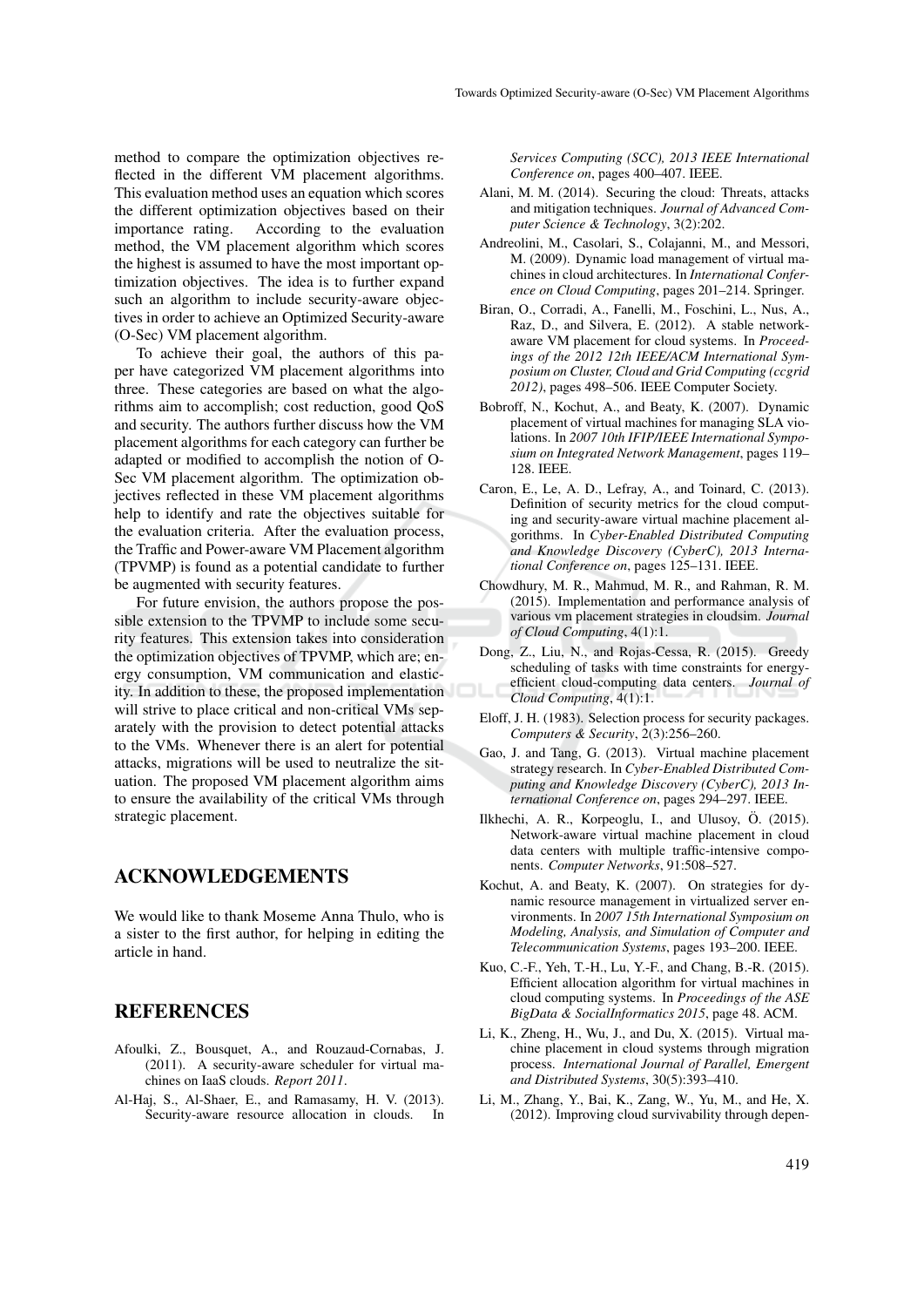dency based virtual machine placement. In *SECRYPT*, pages 321–326.

- Lin, C.-C., Liu, P., and Wu, J.-J. (2011). Energy-efficient virtual machine provision algorithms for cloud systems. In *Utility and Cloud Computing (UCC), 2011 Fourth IEEE International Conference on*, pages 81– 88. IEEE.
- Lindemann, J. (2015). Towards abuse detection and prevention in IaaS cloud computing. In *Availability, Reliability and Security (ARES), 2015 10th International Conference on*, pages 211–217. IEEE.
- Meng, X., Pappas, V., and Zhang, L. (2010). Improving the scalability of data center networks with traffic-aware virtual machine placement. In *INFOCOM, 2010 Proceedings IEEE*, pages 1–9. IEEE.
- Ohta, S. (2013). Virtual machine placement algorithms to minimize physical machine count. In *APNOMS*, pages  $1-3$ .
- Shneiderman, B. (1984). Response time and display rate in human performance with computers. *ACM Computing Surveys (CSUR)*, 16(3):265–285.
- Soltesz, S., Pötzl, H., Fiuczynski, M. E., Bavier, A., and Peterson, L. (2007). Container-based operating system virtualization: a scalable, high-performance alternative to hypervisors. In *ACM SIGOPS Operating Systems Review*, volume 41, pages 275–287. ACM.
- Suseela, B. B. J. (2013). Survey on VM placement algorithms. *International Journal of Engineering Trends and Technology (IJETT)*, 6(7):349–352.
- Venkata, S., Kumar, K., and Padmapriya, S. (2004). A survey on cloud computing security threats and vulnerabilities.
- Vu, H. T. and Hwang, S. (2014). A traffic and power-aware algorithm for virtual machine placement in cloud data center. *International Journal of Grid & Distributed Computing*, 7(1):350–355.
- Wu, H., Ding, Y., Winer, C., and Yao, L. (2010). Network security for virtual machine in cloud computing. In *Computer Sciences and Convergence Information Technology (ICCIT), 2010 5th International Conference on*, pages 18–21. IEEE.
- Xu, J. and Fortes, J. (2011). A multi-objective approach to virtual machine management in datacenters. In *Proceedings of the 8th ACM international conference on Autonomic computing*, pages 225–234. ACM.
- Yang, J.-S., Liu, P., and Wu, J.-J. (2012). Workload characteristics-aware virtual machine consolidation algorithms. In *Cloud Computing Technology and Science (CloudCom), 2012 IEEE 4th International Conference on*, pages 42–49. IEEE.
- Yuchi, X. and Shetty, S. (2015). Enabling security-aware virtual machine placement in IaaS clouds. In *Military Communications Conference, MILCOM 2015- 2015 IEEE*, pages 1554–1559. IEEE.
- Zaouch, A. and Benabbou, F. (2015). Load balancing for improved quality of service in the cloud. *International Journal of Advanced Computer Science and Applications IJACSA*, 6(7):184–189.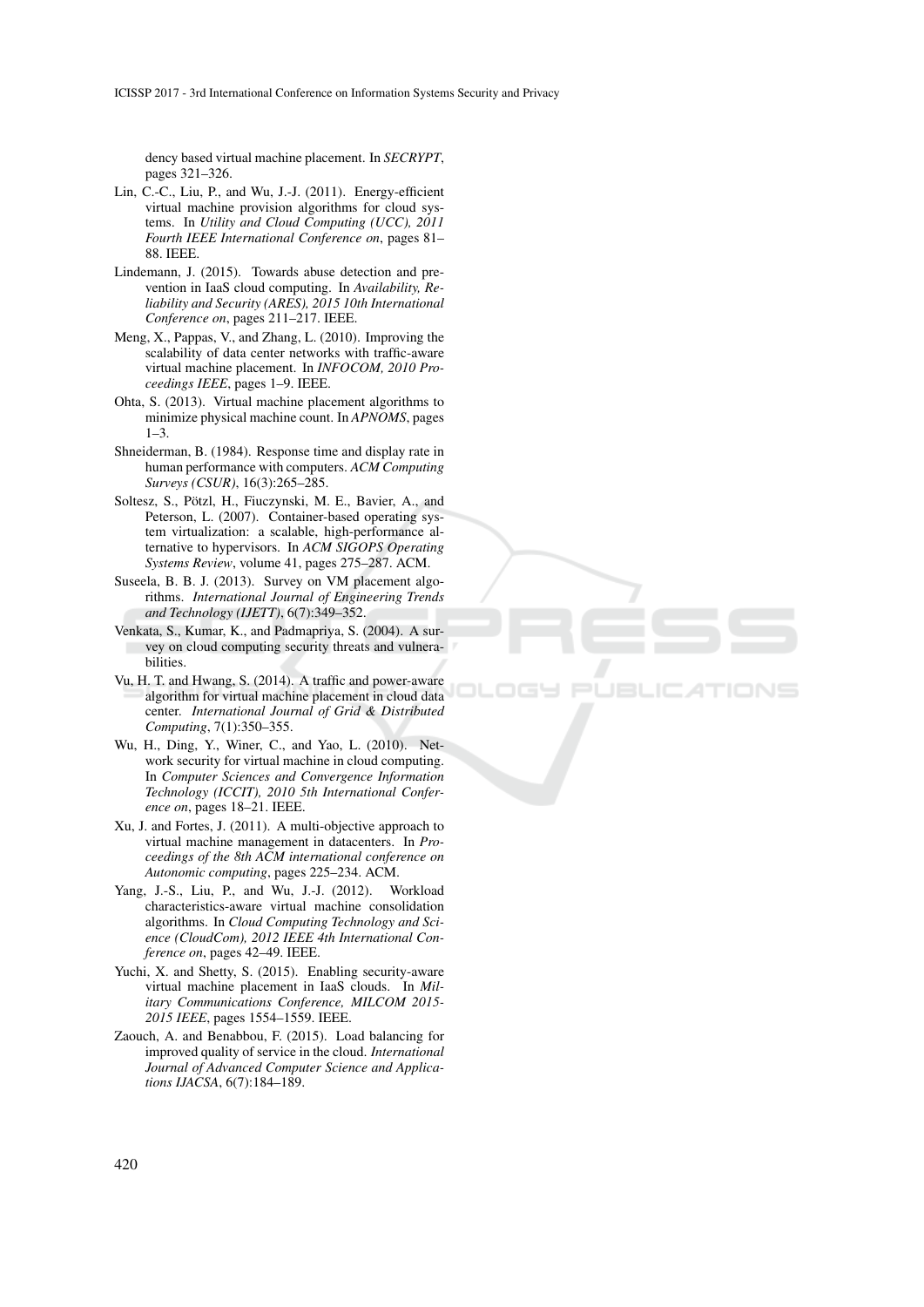# APPENDIX

| <b>VM Place-</b><br><b>Brief Summary</b> |                                                                                                                                                                                                       |  |  |
|------------------------------------------|-------------------------------------------------------------------------------------------------------------------------------------------------------------------------------------------------------|--|--|
| ment Algo-                               |                                                                                                                                                                                                       |  |  |
| rithm                                    |                                                                                                                                                                                                       |  |  |
| Resource-                                | These algorithms, proposed in (Kuo et al., 2015) allocate VMs according to the re-                                                                                                                    |  |  |
| based                                    | source requirements and the availability of resource amounts in the running PMs. To                                                                                                                   |  |  |
| <b>First-Fit</b>                         | save energy, the algorithms minimize the number of running PMs by switching off                                                                                                                       |  |  |
| Algorithm                                | those that are on idle mode. The algorithms assign new VMs to the first PMs that best                                                                                                                 |  |  |
| (RFFA)                                   | suit the requirements. There are some possible migrations if the resource requirement                                                                                                                 |  |  |
|                                          | of the running VMs change and exceed the resource capacity of the hosting PM                                                                                                                          |  |  |
| VM Place-                                | The proposed heuristic VM placement algorithm by (Ohta, 2013) rearranges VMs                                                                                                                          |  |  |
| $Al-$<br>ment<br>gorithm<br>to           | within the cloud environment in response to the load changes. The algorithm is made<br>up of three procedures: the <i>judgestate</i> , <i>incritate</i> and <i>decritate</i> . These procedures first |  |  |
| Minimize                                 | determines the state of the PMs within the cloud architecture, then choose the sending                                                                                                                |  |  |
| <b>PM</b> Count                          | and receiving PMs for migrations to take place in order to increase or decrease number                                                                                                                |  |  |
|                                          | of PMs respectively                                                                                                                                                                                   |  |  |
| Dynamic                                  | The proposed VM placement algorithm (Andreolini et al., 2009) strives to reduce over-                                                                                                                 |  |  |
| Load Man-                                | heads caused by excessive migrations. To achieve this, the algorithm considers the load                                                                                                               |  |  |
| agement                                  | profile of the PM and load trend behaviour of the VMs over time to avoid false alarms                                                                                                                 |  |  |
|                                          | that trigger migrations. The migrations are triggered only by changes that are signif-                                                                                                                |  |  |
|                                          | icant and persistent. For migrations to take place, the algorithm identifies those hosts                                                                                                              |  |  |
|                                          | that are over-utilized then sorts VMs in those hosts according to their loads. Then the                                                                                                               |  |  |
|                                          | subset of VMs with highest loads is chosen for migration.                                                                                                                                             |  |  |
| Min<br>Cut                               | The proposed VM placement algorithm (Biran et al., 2012) addresses issues of unpre-                                                                                                                   |  |  |
| Ratio-                                   | dicted traffic bursts. This solution achieves its goal by placing VMs in such a way that                                                                                                              |  |  |
| VM<br>aware                              | there is spare capacity in every network cut. This solution consists of two algorithms                                                                                                                |  |  |
| Placement                                | that cluster VMs into CCs. They place VMs with high communicating weight in PMs                                                                                                                       |  |  |
| (MCRVMP)<br>SEP-Pack                     | that are in close proximity.<br>The proposed VM placement algorithm (Yang et al., 2012) considers both energy con-                                                                                    |  |  |
| Dy-<br>and                               | sumption minimization and performance. It is a modified bin-packing algorithm where                                                                                                                   |  |  |
| namic                                    | VMs are items and PMs are bins. The items are further categorized into two: red items                                                                                                                 |  |  |
| Algorithm                                | for data-intensive VMs and green items for CPU-intensive VMs.                                                                                                                                         |  |  |
| Traffic                                  | The proposed VM placement algorithm (Vu and Hwang, 2014) considers both traffic                                                                                                                       |  |  |
| and Power                                | and power consumption. In order to save energy, the algorithm consolidates VMs into                                                                                                                   |  |  |
| Aware VM                                 | high capacity servers and tries to switch off as many low capacity servers as possible.                                                                                                               |  |  |
| Placement                                | To reduce traffic costs within the cloud architecture, the algorithm tries to place VMs                                                                                                               |  |  |
| (TPVMP)                                  | with high traffic weight in PMs that are close range to each other.                                                                                                                                   |  |  |
| Migration                                | The proposed VM placement algorithm (Li et al., 2015) considers total completion                                                                                                                      |  |  |
| Based VM                                 | time to place a VM. The placement algorithm has two options: migration based place-                                                                                                                   |  |  |
| Placement                                | ment, and direct placement. For migration based placement, VM is placed in a PM<br>that takes least job completion time, but if there are limited resources in that PM to                             |  |  |
|                                          | host the new VM, then some already hosted VMs within the PM are migrated.                                                                                                                             |  |  |
| security-<br>A                           | The proposed VM placement algorithm (Afoulki et al., 2011) takes lists of adversary                                                                                                                   |  |  |
| aware                                    | users from clients as input. These lists are used to create incompatibility groups used                                                                                                               |  |  |
| Scheduler                                | by scheduler to place VMs. The algorithm ensures that no adversary users reside in                                                                                                                    |  |  |
|                                          | the same PM.                                                                                                                                                                                          |  |  |
| Modified k-                              | The proposed VM placement algorithm (Chowdhury et al., 2015) explores the cluster-                                                                                                                    |  |  |
| means Clus-                              | ing technique where VMs are clustered according to their CPU utilization and RAM                                                                                                                      |  |  |
| tering in VM                             | allocation. The algorithms migrates VMs from over-utilized or under-utilized PMs                                                                                                                      |  |  |
| Placement                                | using the modified k-means centroid clustering. Unlike the normal k-means centroid                                                                                                                    |  |  |
|                                          | clustering where the initial centroid is random, this algorithm makes the initial cen-                                                                                                                |  |  |
|                                          | troid the average of the n-objects, which are VMs in this case. After clustering the                                                                                                                  |  |  |
|                                          | VMs, the bin-packing algorithms are used to allocate VMs, starting with those that are                                                                                                                |  |  |
|                                          | in the highest dense cluster.<br>The VM placement algorithm (Caron et al., 2013) uses metric vectors to allow users                                                                                   |  |  |
| Security-<br>VM<br>aware                 | to detail their security requirements, presented as <i>bitsets</i> . The clients submit their                                                                                                         |  |  |
| Placement                                | security requirements using the <i>bitsets</i> which are easily interpreted by the scheduler.                                                                                                         |  |  |
| Algorithm                                |                                                                                                                                                                                                       |  |  |